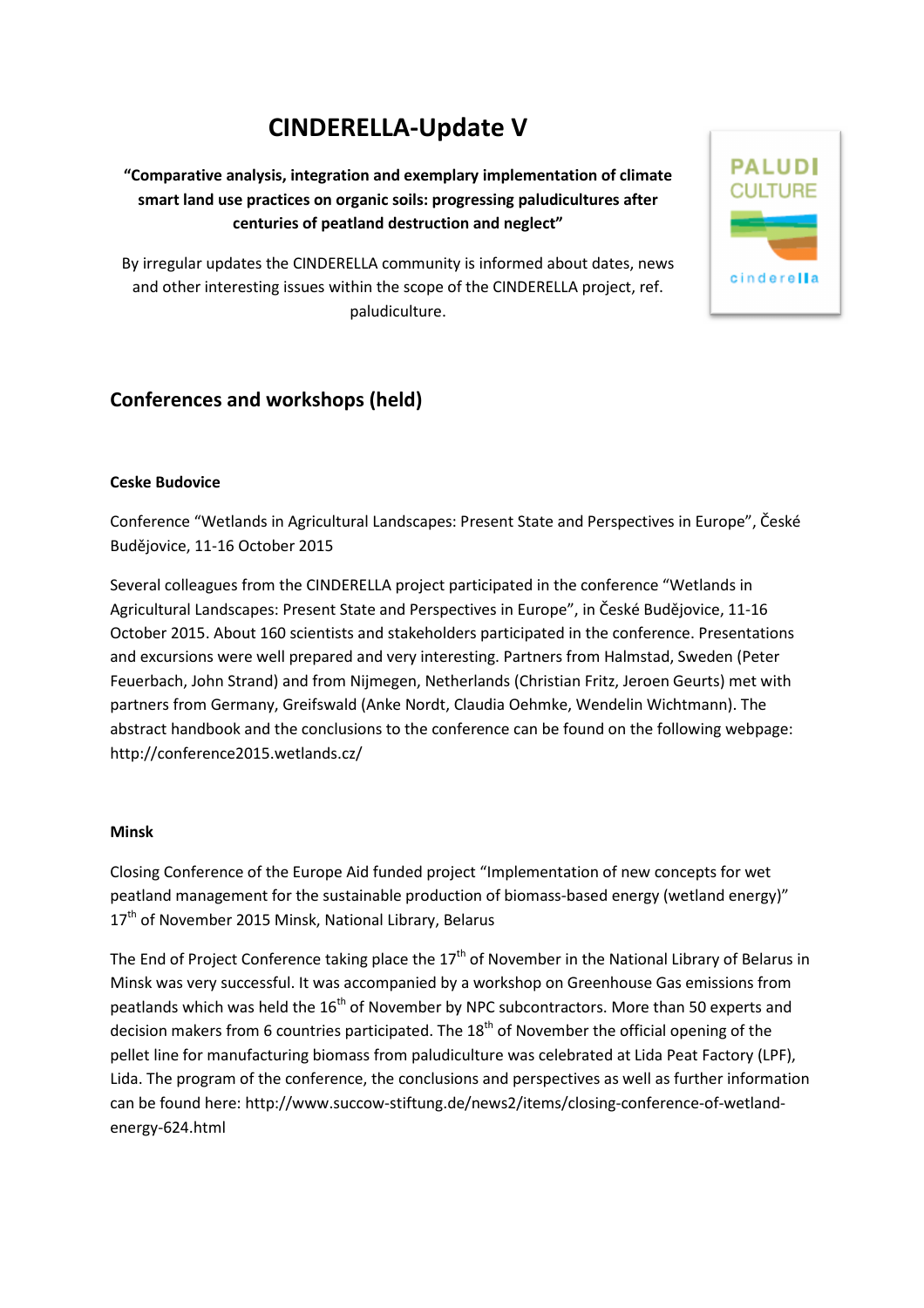# **Conferences and workshops (upcoming)**

# **Potsdam**

The 11<sup>th</sup> annual European Chapter meeting of the Society of Wetlands Scientists (SWS) (http://www.sws.org/europe-chapter) will be held in Potsdam near Berlin, Germany, 17-20<sup>th</sup> of May 2016. The deadline for abstract submission will be February 23rd, 2016.

# **Kuching**

The 15<sup>th</sup> International Peat Congress (IPC) will be in Kuching, Sarawak, Malaysia, from August 15<sup>th</sup> to 19<sup>th</sup>, 2016. The deadline for submitting the abstracts is extented to 30th December, 2015. The abstracts will be evaluated starting from  $31<sup>st</sup>$  of December, 2015. See: http://www.ipc2016.com/abstract\_guidelines.php

# **Piran**

The 2<sup>nd</sup> South East European Conference on Sustainable Development of Energy, Water and Environment Systems (SDEWES SEE2016) which is going to be held in the beautiful Slovenian coastal cities Piran and Portorož from June  $15^{th}$  -18<sup>th</sup>, 2016. The details about the Conference (important dates, conference fee, accommodation, contact addresses, etc.) can be found on the web site: http://www.piran2016.sdewes.org

# **Montpellier**

The 5<sup>th</sup> International EcoSummit Congress, EcoSummit 2016 - Ecological Sustainability: Engineering Change, will take place at The Corum Convention Centre, Montpellier from 29 August – 1 September 2016. This conference series was founded in 1996 in Copenhagen, as a forum to meet the demands of scientists working in several new ecological disciplines, and who required a better understanding of the concepts and methods for a holistic use of ecology in environmental management. http://www.ecosummit2016.org/ . This event could be used for a general meeting of CINDERELLAproject partners.

# **Tulcea**

The 3<sup>rd</sup> International Conference "Water resources and wetlands" organized by the Romanian Limnogeographical Association (RLA) in collaboration with the German Limnological Society (GLS), Polish Limnological Society (PLS), Danube Delta National Institute Tulcea (DDNI) and the Danube Delta Biosphere Reserve Authority (DDBRA) invites to take part. The Conference is set to take place between 8-10<sup>th</sup> of September, 2016 in the "Delta" Hotel in Tulcea, Romania (http://www.limnology.ro/wrw2016.html).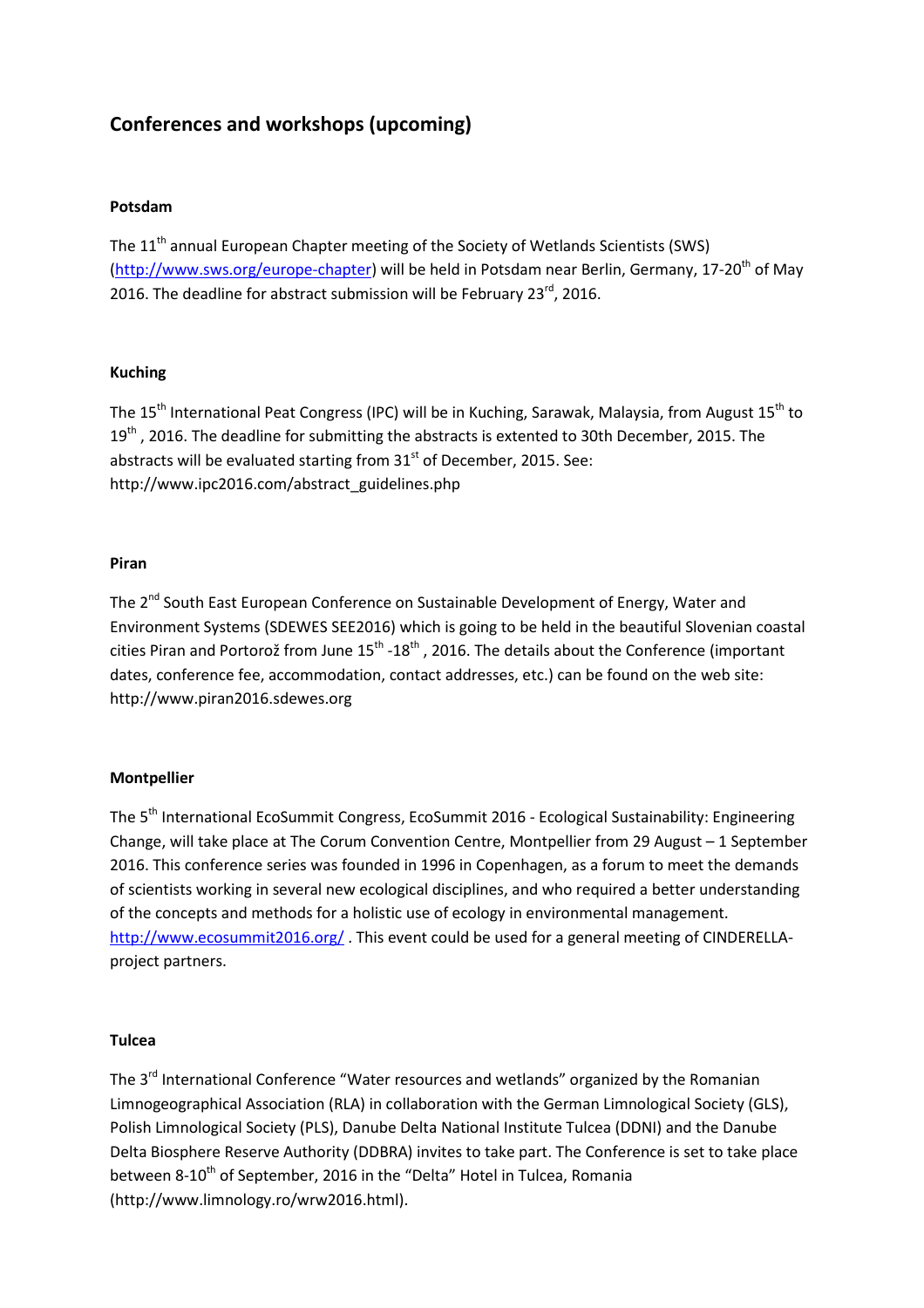## **Waikiki**

Registration is now open for the IUCN World Conservation Congress, taking place from 1 to 10 September 2016 in Hawaiʻi, U.S.A. Visit the Congress website to register for the event and book your accommodation. http://www.iucnworldconservationcongress.org/about/about-congress

# **News from the project**

#### **General info for this section**

All partners are kindly asked to provide some current information which can be inserted here. The idea is to keep all partners informed on the same level, to exchange information, to ask project related current questions, to prepare meetings and to make appointments as well as to prepare common activities (publications, new projects, etc.).

#### **News from Greifswald**

**Field activities:** After a short brake of field work, we will sample all *Typha latifolia* and *Phragmites australis* stands in January 2016. The same stands were sampled already in the summer together with Christian Fritz. We will analyse a set of combustion relevant parameters - ash, water content, N, S, Cl as well as Mg, Na, Ca and K. To look at the influence of different harvest regimes, we will simulate at two T. *latifolia* stands winter harvest on a bigger plot (8-9 m²) next to the plot we harvested in September. Hopefully, we can continue this experiment next year.

For larger scale *Typha* harvest we are in contact with Aldert van Weeren from the Netherlands who runs some holiday homes in Vorpommern/GER and is currently reconstructing an old house in a village near our study site. He would like to use *Typha* as a biological insulation material. One of our sampling sites is well suited for this purpose. Possibly a local thatch farmer can do the harvest with his Seiga harvesting machine. The biomass will be transported to a company producing an ecological blow-in insulation.

We started to plan a cultivation experiment with *Typha* (100 m<sup>2</sup>) in cooperation with a farmer in Ueckermünde. It is not clear yet, if available nutrients in the water are enough to grow *Typha* on these sites. The study set-up will be build up beginning next year. Two weeks ago we started germination experiments in Greifswald, to gain experiences for growing seedlings. We sowed on different subtrates (nutrient poor and rich soil) and with/without clay preparations. Seedlings germinated very fast. Nora, a Master student of Biodiversity, is doing a research internship in Cinderella on these topics. She is currently caring for the growing experiment. She will also do her Master thesis on this. The experiment in the field includes different parameters like water level and pre-peat extraction. We will focus on *T. angustifolia*. For comparison *T. latifolia* will be established on smaller parts in the experiment.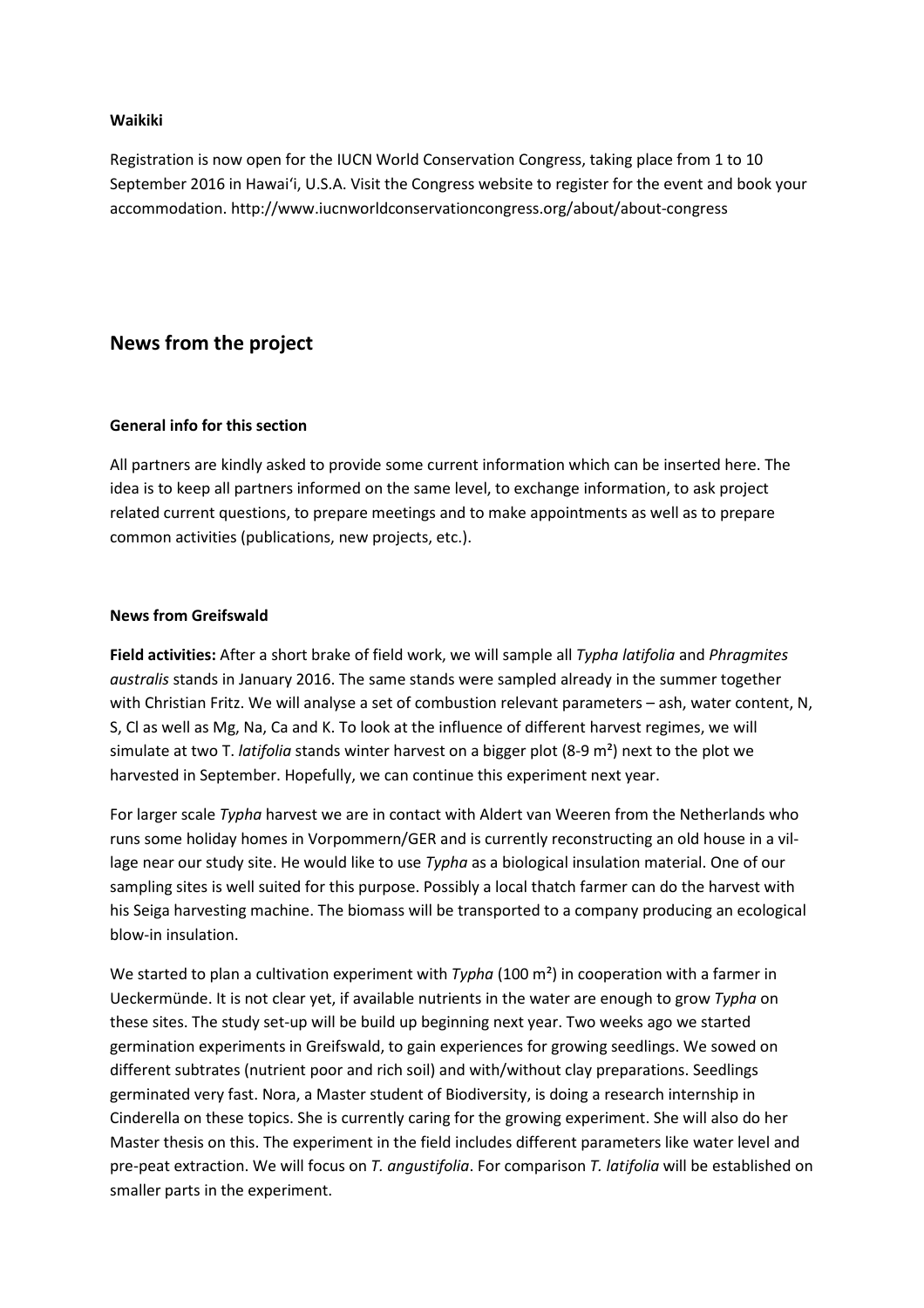

Figure: Polder Rochow near Ueckermünde, the selected site for *Typha* field experiments

# **Further news**

# **Brochure on paludiculture**

The new brochure on Paludiculture is available now. The pdf-document can be downloaded at the paludiculture homepage soon and from the webdrive of the CINDERELLA project. Printed copies can be sent to partners. Please inform how many copies you would like to have.

# **Webinar Typha for P recycling**

The webinar presentation recently given by Richard Grosshans: "The Not So Common Cattail: Using wetland plants for bioenergy and other ecosystem services" was rather interesting. Some more information you can find here:

https://iisd.webex.com/iisd/onstage/g.php?MTID=eddd0512c11dc281b3fa6e9d3ad7fdccc

# **General information on peatlands**

The IUCN peatland programme informs about news on peatlands protection: http://www.iucn-ukpeatlandprogramme.org/?utm\_source=IUCN+UK+Peatland+Programme+Newsletter+Signup&utm\_c ampaign=45c2180487-December\_15\_newsletter&utm\_medium=email&utm\_term=0\_7872ad6518- 45c2180487-115209241&mc\_cid=45c2180487&mc\_eid=0787251d5c

# **Briefing paper**

A briefing paper has been published to inform about accelerating action to Save Peat for Less Heat by Greifswald Mire Centre and Wetlands International. This briefing paper shows where the most urgent action is needed and presents a roadmap and policy recommendations for accelerating action: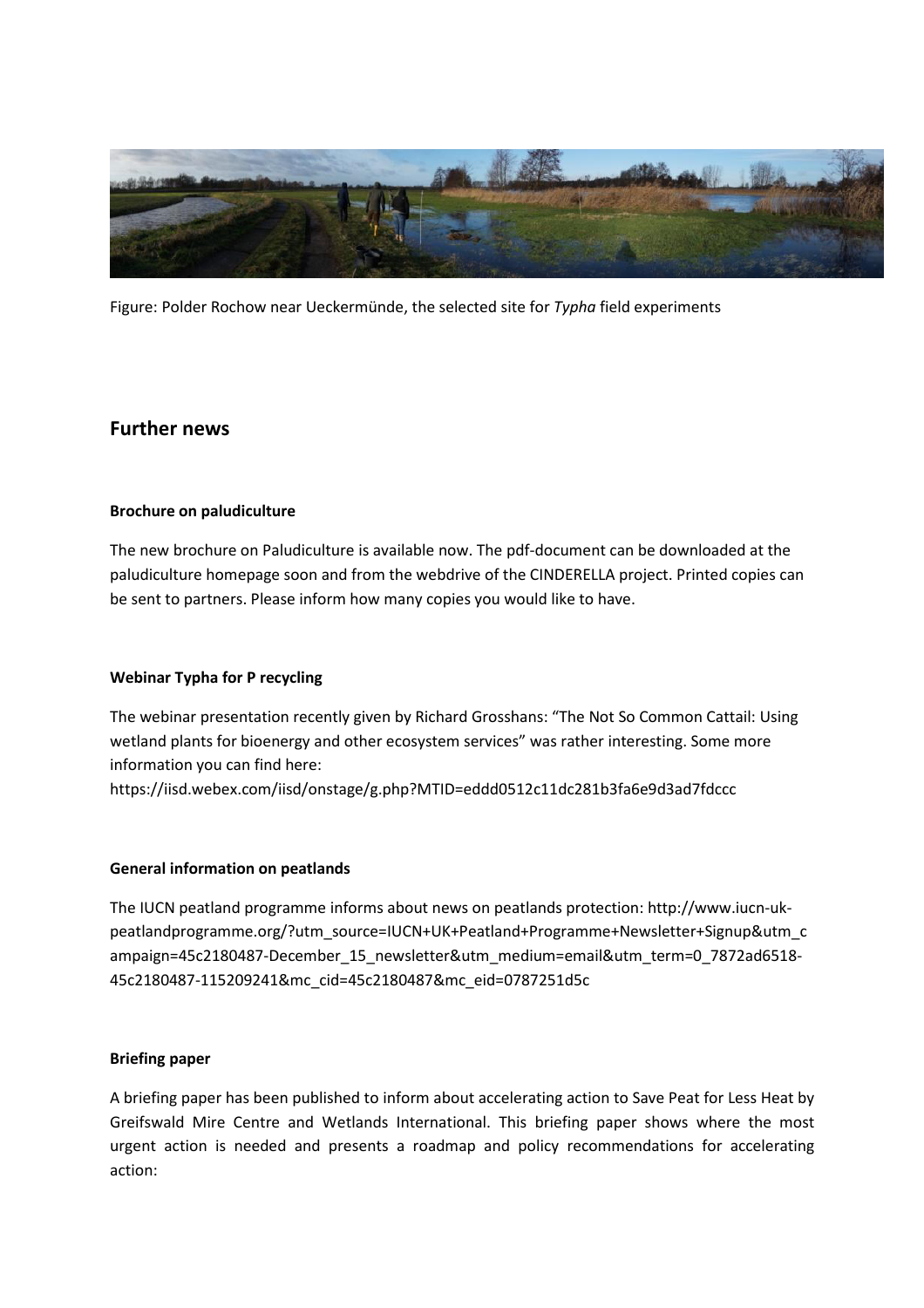http://www.greifswaldmoor.de/files/dokumente/15\_12\_01\_Wetlands%20International%20%282015 %29%20Save%20Peat%20for%20Less%20Heat.pdf

## **Consulting Study 5**

A practical guidance on locating and delineating peatlands and other organic soils in the tropics recently has been published. This report reviews the state-of-the-art information and provides practical guidance on locating and delineating organic soils (incl. peatlands) in West Africa and Southeast Asia, where expansion of oil palm plantations is expected. This report has been independently prepared by the authors for the High Carbon Stock (HCS) Science Study. It is part of a series of consulting studies on high carbon stock, in the areas of biomass estimation, soil carbon dynamics, remote sensing, and socio-economics. http://www.carbonstockstudy.com/resourcecentre/reports

#### **IPS Peat News**

The Peat News 11/2015 of the International Peat Society have just been circulated. The Peat News is the monthly newsletter for members and friends of the International Peatland Society (IPS). http://www.peatsociety.org/sites/default/files/peatnews11.2015.pdf

#### **IMCG Bulletin**

The IMCG Bulletin for October 2015 can be found on the IMCG Website (http://www.imcg.net/pages/publications/bulletin.php). As well the preliminary program for the IMCG Field Symposium and Congress in Malaysia and Brunei in August 2016 is published there. Please visit the website (http://www.imcg.net/pages/events/imcg2016.php) for more information.

#### **NKI project**

The project "Moorschutzdialog Deutschland" (German dialogue on the protection of peatlands), funded by the Nationale Klima Initiative was just approved and started  $1<sup>st</sup>$  of December 2015. It will run for the next three years. Project partners are the GMC members Michael Succow Foundation, DUENE e.V. and Greifswald University.

#### **Peatlands on the UNFCCC-Agenda in Paris**

Hans Joosten gave two presentations at side events on restoring and rewetting at the UNFCCC COP21 in Paris. At the high-level panel debate "Safe the Peat for Less Heat" organised by Wetlands International, GMC and other partners, Hans Joosten talked about "Peatland issues, potential and options for climate mitigation" at  $1<sup>st</sup>$  December at the Netherlands Climate Pavilion. For more information please see the "Briefing paper: accelerating action to Save Peat for Less Heat!"